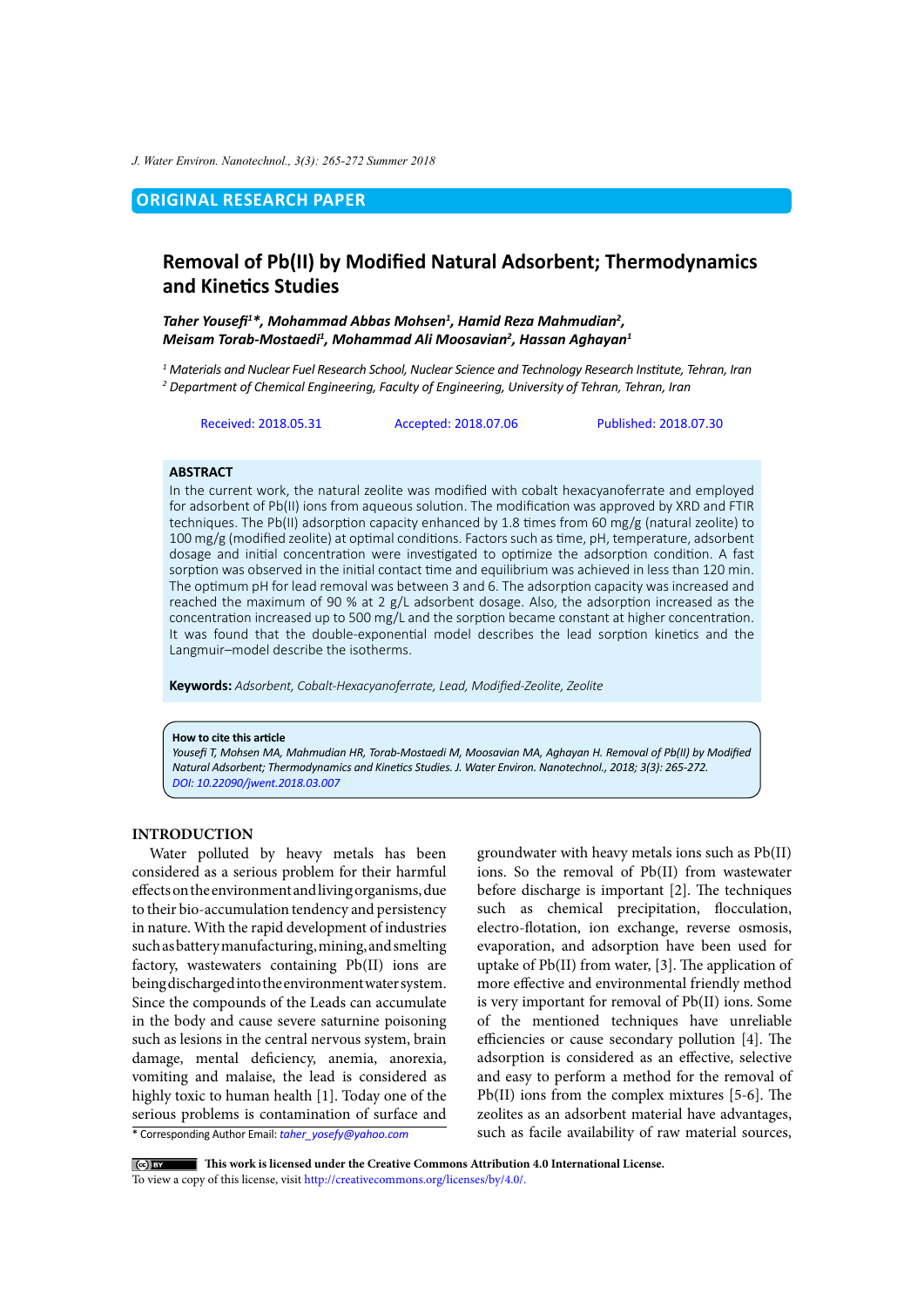unexpensive and pleasure adsorption ability[1]. They are widely used as adsorbents, ion exchangers, and catalysts which could also be used for drying gases, purification and sewage treatment[1-4]. The structures of natural zeolites include  $\mathrm{SiO}_4^{}$  and  $\text{AlO}_4$  tetrahedra three-dimensional framework. The small aluminum ion is posited in the center of the tetrahedron of four oxygen atoms, and the isomorphous replacement of  $Al^{3+}$  for  $Si^{4+}$  produces a negative charge in the zeolite lattice. The net negative charge is balanced by the exchangeable cation (Na<sup>+</sup>, K<sup>+,</sup> and Ca<sup>2+</sup>). The exchangeable cations can` be replaced with heavy metal ions in solutions such as  $Cd(II)$ ,  $Pb(II)$ ,  $Zn(II)$  and  $Mn(II)$ [7]. Pretreatment and modification of zeolite to cleanse the impurities and alter the properties of zeolite surface through anchoring of new adsorption site would affect the adsorption process of zeolite. Fe-modified zeolites were reported to be capable of adsorbing high concentrations of heavy metals in solutions. The porosity and surface area of the zeolite can be improved with a mineral acid or base modifications [8]. The study showed that the modified of zeolites with  $\text{Al}_2(\text{SO}_4)$ <sub>3</sub> increased two times the manganese adsorption capacity of natural zeolites [9]. The highest manganese adsorption capacity is observed in the iron-loaded clinoptilolite [10]. The modification of zeolite with Hexadecyltrimethylammonium surfactant leads to improvement of chromate ions selectivity of product. Metal Hexacyanoferrate ion-exchangers have been widely studied for the recovery of Cs(I); however, a numerous literature is also citing the possibility to use these materials for the sorption of heavy metal ions. Synergistic effects of zeolite and Metal Hexacyanoferrate improve selectivity and adsorption capacity towards metal ions [11]. However, to our best knowledge, no report of the application of modified natural zeolite with cobalt ferrocyanide for removal lead ions has been published in the scientific literature.

The aim of the current work was to the treatment of natural zeolite as an adsorbent for Pb(II) removal from aqueous solution. The effects of solution pH, contact time, initial Pb(II) concentration, and adsorbent dosage were investigated.

### **EXPERIMENTAL**

*Materials, Characterization, and Modification*

All chemicals used in this study including of  $CoCl<sub>2</sub>$ .6H<sub>2</sub>O,  $K<sub>3</sub>Fe(CN)<sub>6</sub>$ , and  $Pb(NO<sub>3</sub>)<sub>2</sub>$ were analytical grade from Merck Co. The Pb(II) stock

solutions were prepared by dissolving the lead nitrate salts in deionized water. X-ray diffraction patterns of the natural and modified zeolites were recorded by means of an STOE XD-3A X-ray diffractometer (Cu K $\alpha$  radiation, k = 0.154 nm, 40 kV and 30 mA). The Infrared spectra of the natural and modified zeolites were recorded by means of a BOMEM MB-series FTIR spectrometer within the wave number range of 250 to 4000  $cm<sup>-1</sup>$  after pelleting with KBr. The modification of natural zeolite was performed according to our previous work [11]. 5 g of the dried and powdered zeolite was added to a 100 ml solution of 0.1M  $\mathrm{Co}(\mathrm{NO}_3)_2$ at 25 °C for 2 hours. Then the zeolite was washed and mixed with a 100 ml of 0.1M  $K_4$ Fe (CN)<sub>6</sub> solution to deposition of the CoHCF in the surface and channels of zeolite. Then the treated zeolite was washed and dried at 60 °C for 2 hours.

#### *Pb(II) Sorption*  $Pb(II)$  Sorption

The batch adsorption experiments were performed according to the following: a determined amount of the adsorbent (0.1g) was added to 20 ml of  $Pb(II)$  solutions. The mixture was stirred for a period of time. Then the samples were filtered  $\frac{1}{100}$  of time. Then the samples were filtered and the remained Pb(II) ions in the solution were determined by ICP techniques. The  $Pb(II)$  removal capacity was defined as:

$$
q_e = (C_i - C_e) \frac{V}{W} \tag{1}
$$

Where  $v(L)$  is the volume of Pb(II) solution,  $C_i$ <br> $(v_1, \ldots, v_{L} | \mathbf{P} | \mathbf{W})$  $(\text{mg}/\text{z})$  is final  $\text{Pb}(II)$  concentration, and w(g) is the mass of  $\text{the solid phase}$ (mg/L) is initial Pb(II) concentration,  $C_e$ (mg/L) is the solid phase.

The effect of contact time, initial concentration, were studied to determine the modified zeolite *Characterization*  properties and the adsorption parameters. pH, adsorbent dosage and temperature parameters

#### The XRD patterns of the natural and modified zeolites are shown in Fig. 1. The characteristic reflection peaks at  $2 \text{Ricor}$  11.39°, 13.2°, 30.02°, 30.02°, respectively ( belong to clinical to contradiction in the two cases of two can be seen in the two cases of two cases of two cases of two cases of two cases of two cases of two cas **RESULTS AND DISCUSSION**

### *Characterization*

The XRD patterns of the natural and modified zeolites are shown in Fig. 1. The characteristic reflection peaks at  $2\theta$ = 10°, 11.3°, 13.2°, 22.5°, 27°, 30.02° and 32°, respectively ( belong to clinoptilolite) can be seen in the two samples  $[12]$ . In modified zeolite in addition to the clinoptilolite by correspond to  $(426)$ ,  $(422)$  and  $(440)$  plane of the crystal structure of cobalt hexacyanoferrate also can be seen in pattern (JCPDS card no: 46‐907) that the adsorption capacity were  $\mathcal{L}_{\text{max}}$  for non-modified zeolite and modified zeolite respectively. peaks, the characteristic peaks at  $2\Theta = 40°$ , 50°, and 55◦ correspond to (420), (422) and (440) plane of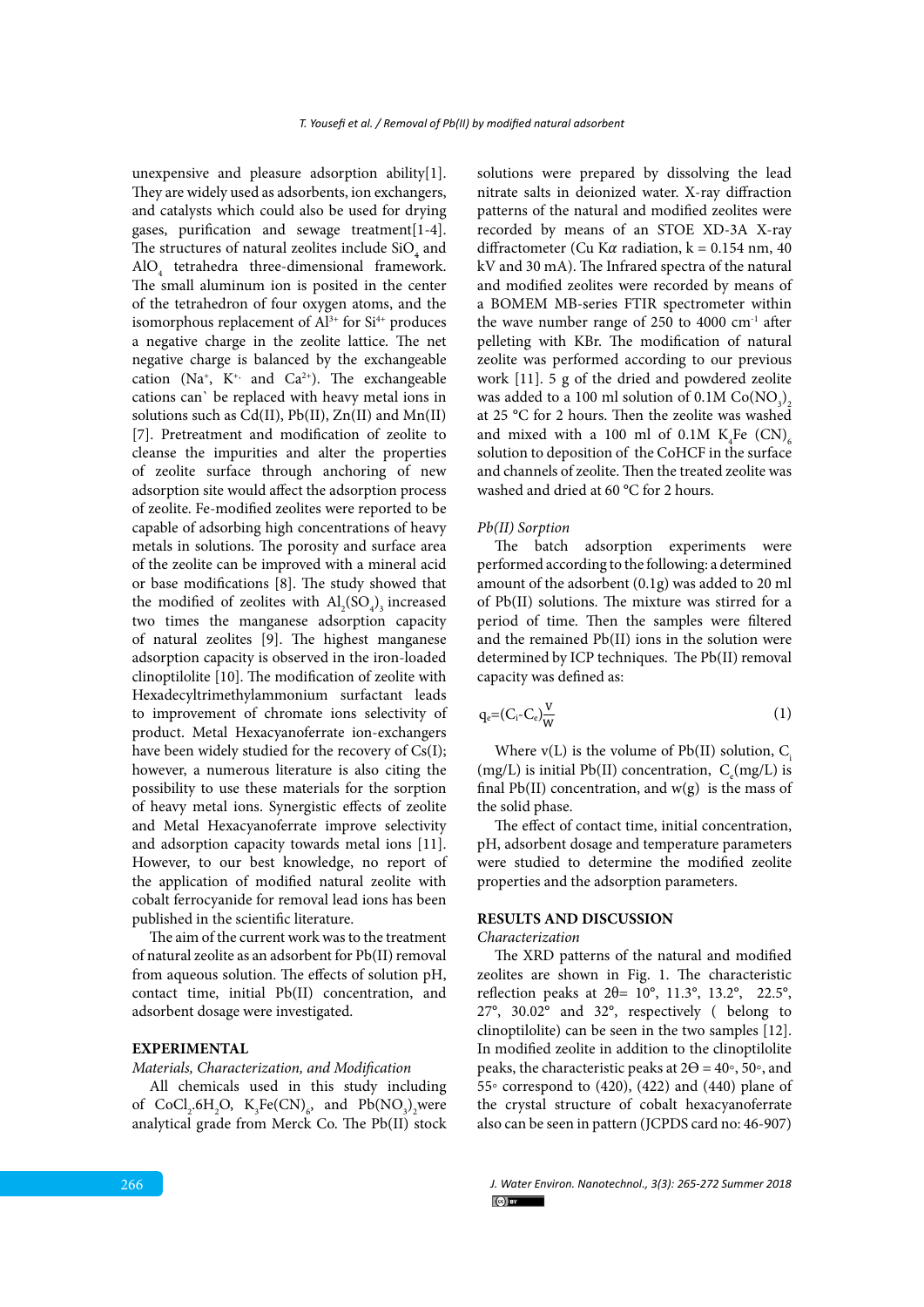[11] which it confirms successful modification of zeolite.

The FT-IR spectra of the natural and modified zeolites are shown in Fig. 1(inset). A sharp peak which appeared at  $2090 \text{ cm}^{-1}$ , in the modified zeolite is a characteristic of the cyanide group (C≡N) and confirms the successful modification of the natural zeolite [13, 14].

# *Adsorption: Ph, Adsorbent Dosage, And Temperature Effect*

At first the adsorption capacity of non-modified zeolite and modified zeolite were measured and results indicated that the adsorption capacity were 60 and 100 mg/g for non-modified zeolite and modified zeolite respectively (temperature  $= 298$  K, adsorbent dosage= 0.1 g, initial Pb(II) concentration = 500 mg/g,  $pH = 3-4$  and contact time =240 min ). In the adsorption process, the solution pH plays a key role, because H<sup>+</sup> are strong competing adsorbates and influences on metal ion form, the surface charge of adsorbent, and stability of adsorbent in solution. Fig. 2a shows the influence of pH on the uptake of Pb(II) by modified zeolite. It was seen that the adsorption dependent on solution pH and the removal of metal ion was high when  $2 < pH < 6$ . In acidic solution, pH <2 the competition between H<sup>+</sup> and metal ions for active sites of adsorbent led to little adsorption of Pb(II). In other words in acidic solution higher concentration and higher mobility of  $H<sup>+</sup>$  led to the preferential uptake of  $H^+$  ions compared to  $Pb(II)$ ions. In alkaline solution, 6 < pH the precipitation of  $Pb(OH)$ <sub>2</sub> and dissolution of adsorbent decrease the uptake value. The influence of modified zeolite dosage on Pb(II) adsorption was studied in 0.5- 6 g/L dosage ( Fig. 2b). The adsorption capacity was increased with the increase of adsorbent value and reached the maximum of 90 % at 2 g/L adsorbent dosage. Then the increase in dosage caused a slight effect upon ion adsorption. The improvement of adsorption with increasing adsorbent dosage can be attributed to the increase of surface area and available adsorption sites [15]. Slight change of adsorption capacity with more increasing of adsorbent dosage can be attributed to overlapping of the adsorption sites as a result of overcrowding of adsorbent particles. Also at the high adsorbent dosage, the screening effect led to shielding the binding sites of adsorbent from metal ions.

Two main removal mechanisms of Pb(II) by adsorbent are physical adsorption (by negative lattice charge) and ion exchange by cobalt ferrocyanide ( $K^+$  by  $Pb^{2+}$ ) and cations of zeolite[11]. The cobalt ions didn't contribute in ion exchange. In fact, the high surface area of zeolite and high adsorption affinity of cobalt ferrocyanide lead to synergistic effects of zeolite and metal Hexacyanoferrate and improve selectivity and adsorption capacity towards metal ions[11].



Fig. 1. XRD pattern of natural and modified zeolites (inset: FTIR spectra)

*J. Water Environ. Nanotechnol., 3(3): 265-272 Summer 2018* 267  $\left($ cc) BY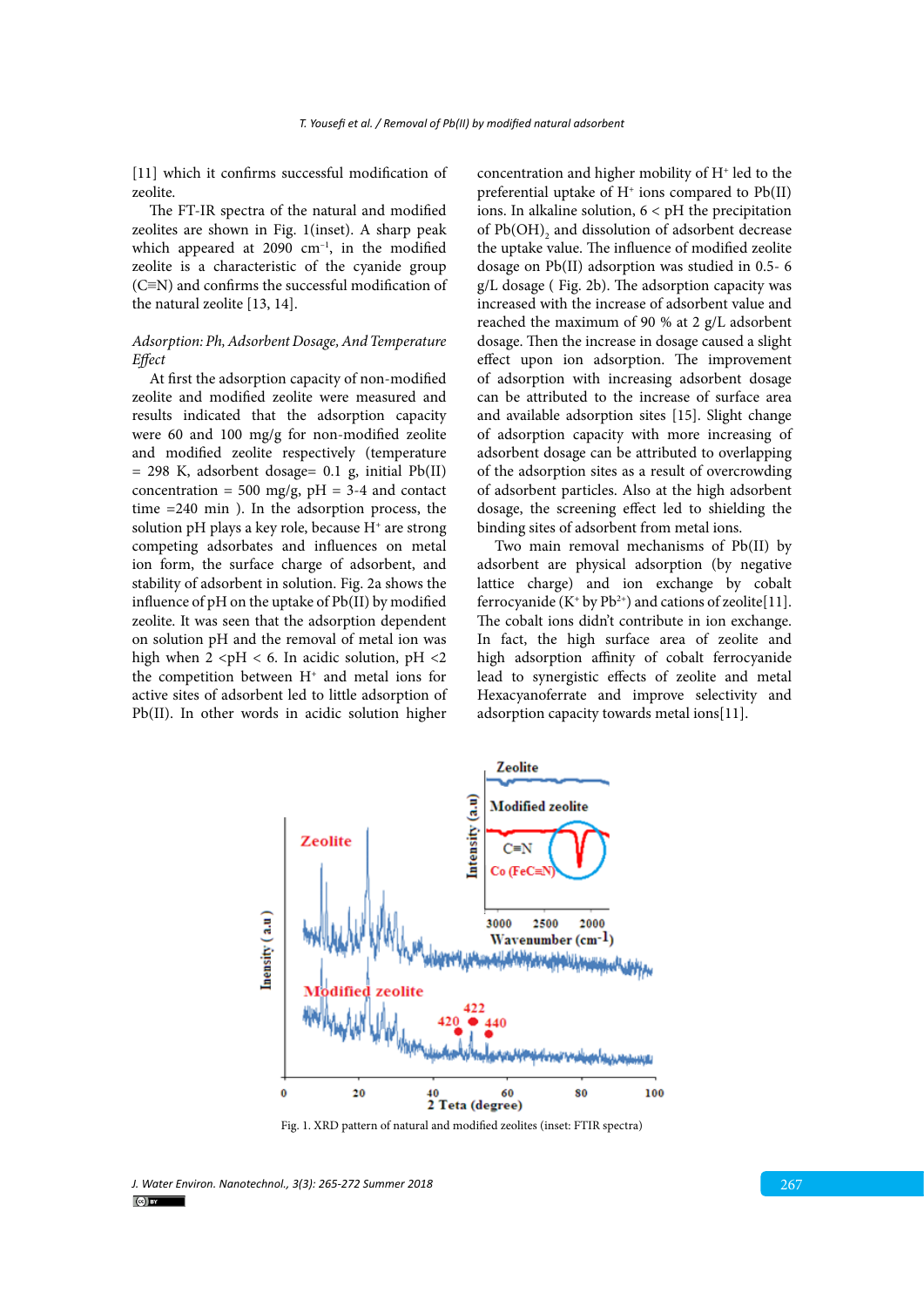The effect of temperature on the adsorption of Pb(II) on the modified zeolite was investigated at 298, 313 and 333 K (Fig. 2c, d. Table 1). Temperature change results in changes related to both kinetics and equilibrium of adsorption process. Change in the mass transfer resistance, the thickness of the boundary layer surrounding the adsorbent, surface activity of the adsorbent and kinetic energy of the metal ions are the results of temperature change in the adsorption process. As shown, by the increase of the temperature the adsorption capacity was decreased which indicating that the process was endothermic.

The change in free energy  $( \Delta G )$ , enthalpy  $(\Delta H)$  and entropy  $(\Delta S)$  of Pb(II) adsorption were determined from the following equation:

$$
\Delta G^{\circ} = -RT \operatorname{Ln} K_c \tag{2}
$$

Where T(K) is temperature, R is gas constant, and  $K_c$  is the equilibrium constant. The  $K_c$  was determined from the following equation:

$$
K_c = C_e/C_{s \text{W/V}} \tag{3}
$$

Where  $C_{\rm e}$  and  $C_{\rm s}$  is the equilibrium concentration of Pb(II) on adsorbent (mg/L) and in the solution  $(mg/L)$ .

The negative value of ΔH indicating the exothermic nature of Pb(II) adsorption on the modified zeolite. The negative value of ΔS reflects an ordered arrangement of ions around adsorbent particles (at solid/liquid interface) and the negative ΔG indicate the spontaneous nature of the process.

#### *Time Effect*

The rate of adsorption is one of the important criteria for the efficiency of adsorbent and also the mechanism of adsorption can be concluded from kinetic studies. Therefore the study of adsorption kinetics is vital in the adsorption process. So for optimize of experimental condition and determine



Fig. 2. a) effect of pH, b) effect of adsorbent dosage, and c, d ) effect of temperature on Pb(II) adsorption by treated zeolite

Table1: Thermodynamic parameters of Pb(II) on treated zeolite Table1. Thermodynamic parameters of Pb(II) on treated zeolite

| Metal  | E     |          | ΔH°   | $\Delta S^{\circ}$ | $\Delta G^{\circ}$ |           |           |          |
|--------|-------|----------|-------|--------------------|--------------------|-----------|-----------|----------|
|        |       | (kJ/mol) |       | (kJ/mol)           | (J/mol K)          | (kJ/mol)  |           |          |
|        | 298 K | 313 K    | 333 K |                    |                    | 298 K     | 313 K     | 333 K    |
| Pb(II) | 7.559 | 7.954    | 7.319 | $-27.272$          | $-52.465$          | $-11.638$ | $-10.851$ | $-9.801$ |

*J. Water Environ. Nanotechnol., 3(3): 265-272 Summer 2018*  $(c)$  BY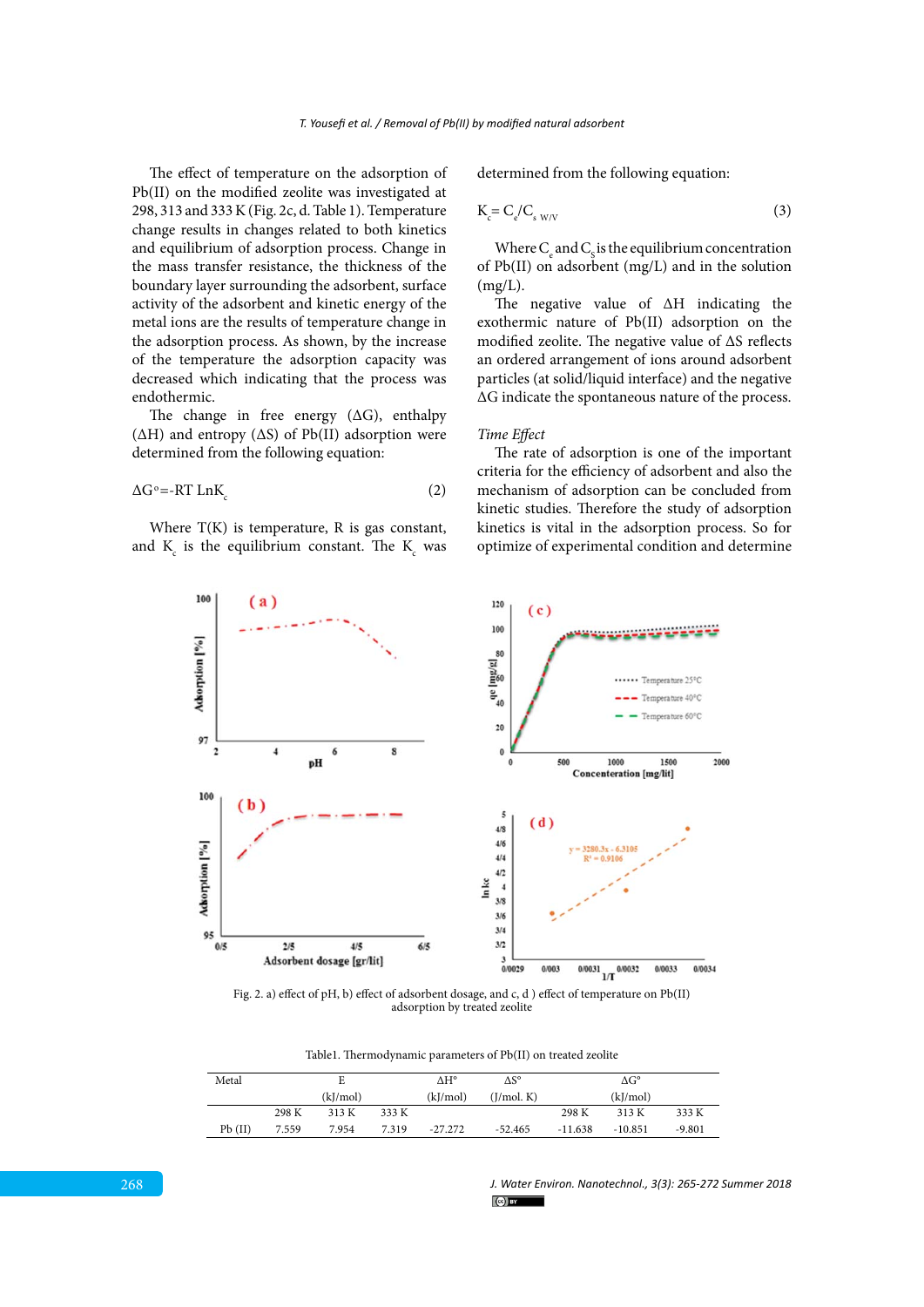of kinetic parameters, the sorption capacity was measured at different interval contact times (15- 480 min, at 298 $\rm{^{\circ}C}$ ). The result indicated that in the initial contact time equilibrium was achieved (in less than 120 min). At initial contact step, the arge concentration gradient between the solution and adsorbent surface lead to increasing of adsorption rate [16]. Then, the adsorption rate is diminished, because more sorption sites were occupied [17].  $I\Box Q_e = q_t = \Pi_1 q_e - \Lambda_1 t$ 

The pseudo-first-order, pseudo-second-order, double-exponential, Elovich, and intraparticle diffusion models were used for the fitting of the experimental data (Fig. 3, Table 2).

The pseudo-first-order rate as earliest and Ine pseudo-inst-order rate as earnest and<br>common model for describing the adsorption rate is expressed as: The pseudo-first-order rate as earliest and common model for describing the adsorption rate is expressed as:

$$
\ln(q_e - q_t) = \ln q_e - K_1 t
$$

| Kinetic models                |                                      |         |
|-------------------------------|--------------------------------------|---------|
|                               | $k_1(min^{-1})$                      | 0.5016  |
|                               | $q_e(mg/g)$                          | 19.78   |
| The pseudo-first-order model  | $\mathbb{R}^2$                       | 0.5238  |
|                               | $k'_2$ (g/mg min)                    | 0.5123  |
|                               | $q_e$ (mg/g)                         | 19.82   |
| The pseudo-second-order model | h (mg/g min)                         | 201.248 |
|                               | $R^2$                                | 0.8859  |
|                               | $D_1$ (mg /L)                        | 1.307   |
|                               | $D_2$ (mg /L)                        | 0.8866  |
|                               | $K_{D1}(min^{-1})$                   | 0.00761 |
| Double Exponential model      | $K_{D2}$ (min <sup>-1</sup> )        | 1.019   |
|                               | $q_e$ (mg/g)                         | 19.89   |
|                               | $R^2$                                | 0.9864  |
|                               | $k_{id}$ (mg/g min <sup>-0.5</sup> ) | 0.01291 |
| Intraparticle diffusion model | Intercept $(C)$                      | 19.62   |
|                               | $R^2$                                | 0.8099  |
| Elovich model                 | $\alpha(mg/g \text{ min})$           | 0.064   |
|                               | $\beta(mg/g)$                        | 19.48   |
|                               | $R^2$                                | 0.9212  |

Table 2. Kinetic parameters of Pb(II) sorption on modified zeolite



modified zeolite. Fig. 3. kinetic models plots for the sorption of Pb(II) from aqueous solutions onto

*J. Water Environ. Nanotechnol., 3(3): 265-272 Summer 2018* 269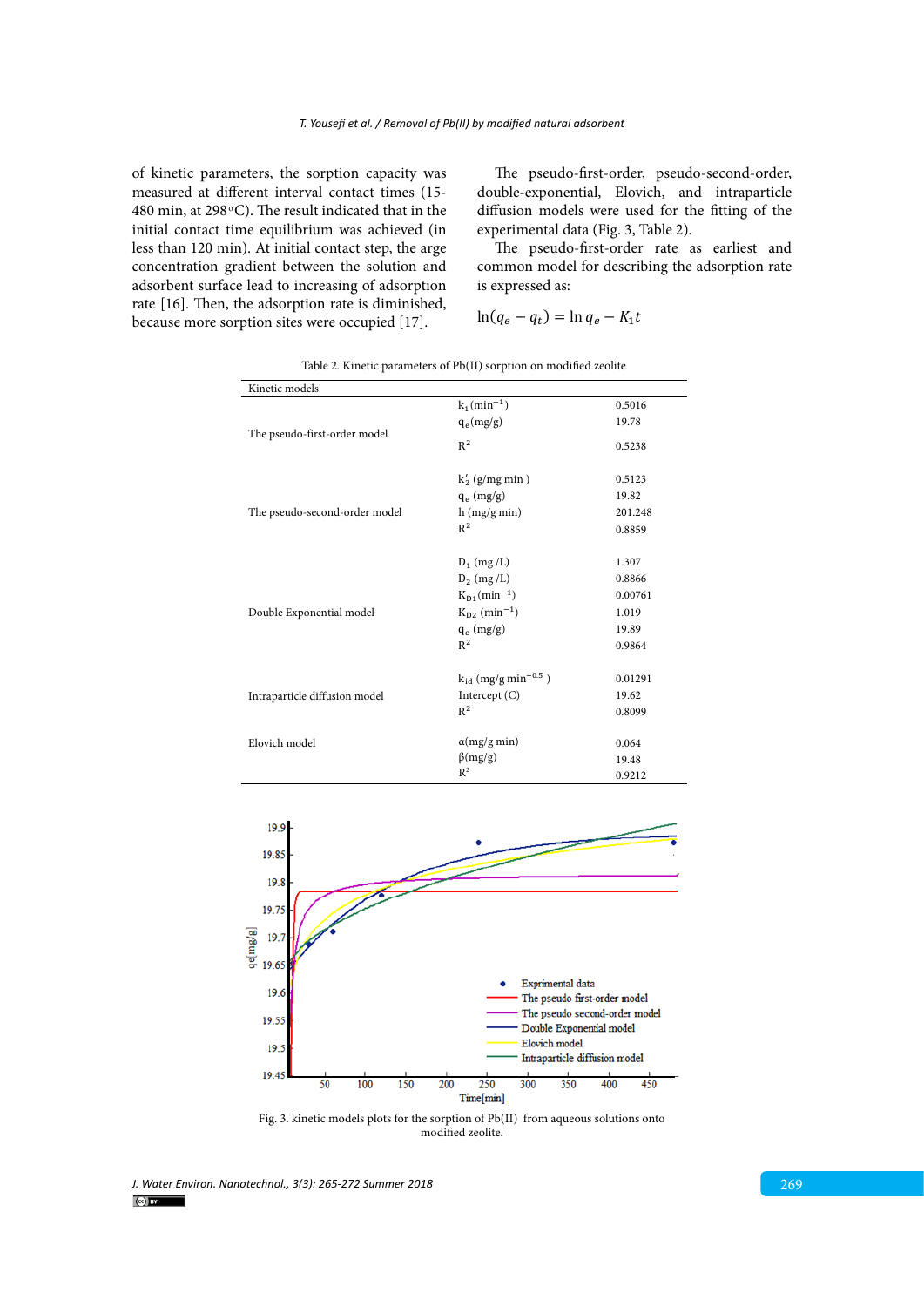where  $q_e$  and  $q_t$  are the amounts of the ions adsorbed (mg·g−1) on the modified zeolite in equilibrium and at time t, respectively, and  $K$ , (min−1) is the rate of the constant adsorption[11].

The pseudo-second-order rate model is expressed as:

$$
\frac{1}{q_e - q_t} = \frac{1}{q_t} + k_2 t
$$

$$
\frac{t}{q_t} = \frac{1}{k_2 q_e^2} + \frac{1}{q_e} t
$$

where  $k_2$  is the rate constant of the pseudosecond-order equation (g/mg min)[9-11].

when the initial adsorption rate h (mg  $L^{-1}$  h) is:

The mathematical equation of intraparticle diffusion kinetic model is as:

 $q_t = k_{ad}t^{1/2} + c$ 

Where  $k_{ad}$  is the rate constant of intraparticle transport (mg/g min<sup>1/2</sup>), and c is the boundary layer diffusion [9-11].

The Elovich equation which describes the adsorption rate on the adsorbent decreases exponentially with an increase in the amount of the adsorbed material as:

$$
dq/dt = ae^{-\alpha q}
$$

Where q represents the number of ions adsorbed at time t, a desorption constant, and *α* the initial adsorption rate [9-11].

Chemical reaction and diffusion steps determine the total rate of the adsorption process. Diffusion could have steps such as transfer in solution or in solid. The correlation coefficients were used for the evaluation of the compatibility of experimental data with models. The R<sup>2</sup> of the double-exponential model is the highest value compared with other models. So the double**-**exponential model can describe the data better than other models. In the double**-**exponential model, the adsorption of ions by adsorbent occurs in two steps. A rapid first step involving external and internal diffusions, followed by a slow step involving the intraparticle diffusion. The double**-**exponential model is expressed by the following Equation [18, 19]:

$$
q_t = q_e - (D_1/m_{ads}) \exp(-K_{D1}t) - (D_2/m_{ads}) \exp(-K_{D2}t)
$$
 (4)

where  $D_1$  has rapidly adsorbed fractions of ion (mg/l),  $D_2$  is the amounts of slowly adsorbed fractions of ion (mg/l), and  $K_{D1}$  and  $K_{D2}$  are rapid and slow rate constants (min–1) respectively. The model parameters of the slow and rapid steps extracted from the experimental data are presented in Table 2.

#### *Isotherms*

The effect of initial concentration on the adsorption capacity was studied by changing Pb(II) initial concentrations at the range of 10–1500 mg/L. The results indicated that the adsorption increased as the concentration increased up to 500 mg/L and the sorption became constant at higher concentration. The obtained data were fitted with The Langmuir, Freundlich, Dubinin–Radushkevich, and Temkin isotherm models (Fig. 4). The extracted isotherm parameters, the correlation coefficients  $(R^2)$  are listed in Table 3. The correlation coefficients  $(R^2)$  of isotherm equations for Pb(II) was much closer to unity for the Langmuir model than another model. The nonlinear form of Langmuir isotherm can be expressed as[11-17]:

$$
q_e = \frac{q_{\text{max}}bC_e}{1 + bC_e} \tag{5}
$$

Where  $q_e$  (mg/g) is the amount adsorbed per unit mass of adsorbent at equilibrium concentration;  $C_{\alpha}$  (mg/L) is the equilibrium concentration of the adsorbate;  $q_{max}$  (mg/g) is the maximum adsorption capacity; *b* is the adsorption equilibrium constant, characteristic of the affinity between the adsorbent and adsorbate [11-17].

The non-ideal and reversible adsorption in multilayer would be described by Freundlich isotherm, and the linear form of the equation is:

$$
Ln(q_e) = Ln(K_F) + \left(\frac{1}{n}\right) Ln(C_e)
$$

where  $C_e$  (mg  $L^{-1}$ ) is the equilibrium concentration of ions,  $q_e$  (mg  $g<sup>-1</sup>$ ) the amount of adsorbed ions, n and  $K_F$  (mg/g) are Freundlich constants related to the intensity of the adsorption and the sorption capacity respectively[11]. In the Temkin isotherm, the interactions between the sorbed species are considered and enthalpy of all the adsorbed molecules in solution is accomplished. The Temkin isotherm is as follows:

 $q_e = BLnA_T + BLnC_e$ 

*J. Water Environ. Nanotechnol., 3(3): 265-272 Summer 2018*  $\left(\alpha\right)$  BY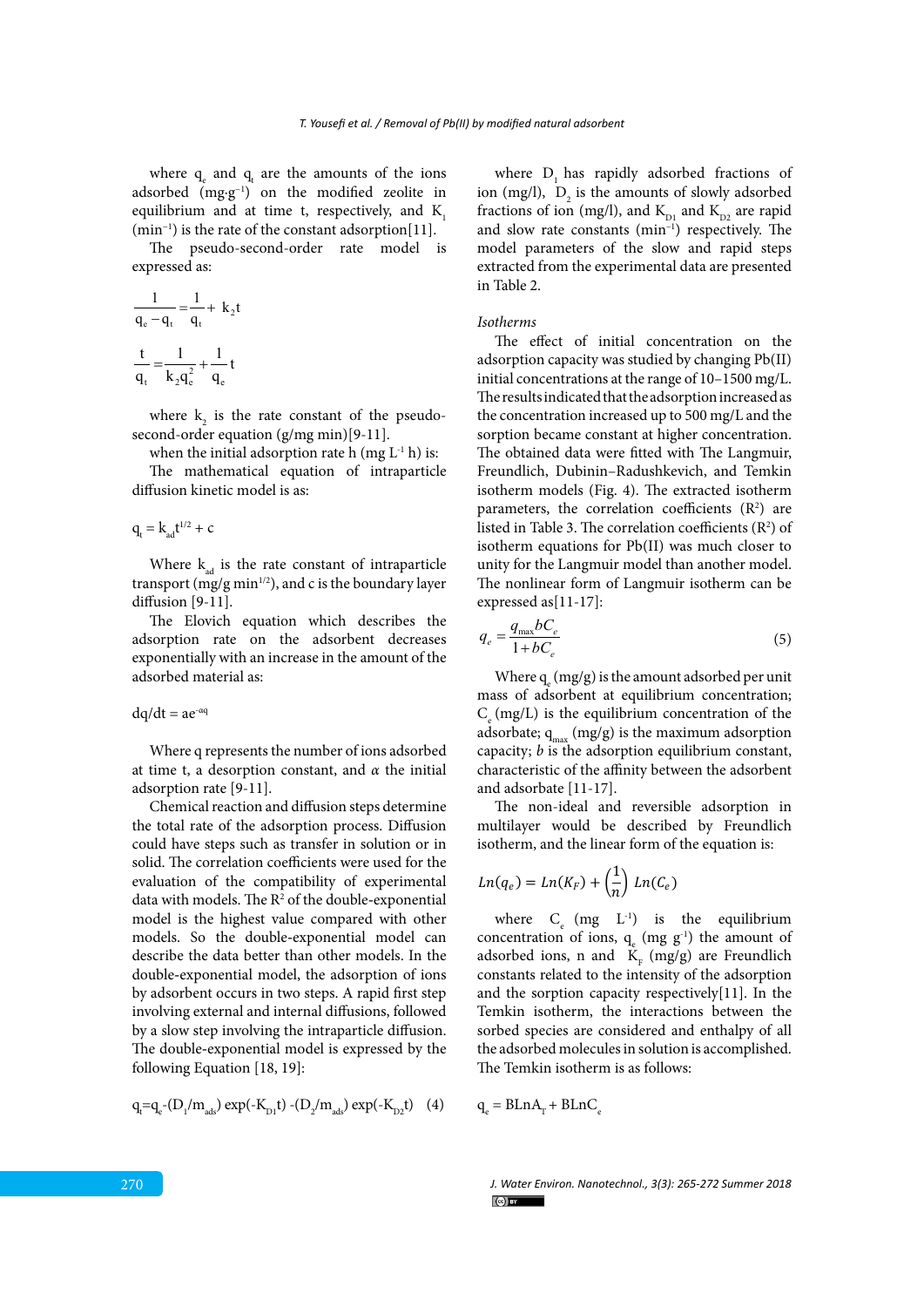*T. Yousefi et al. / Removal of Pb(II) by modified natural adsorbent*



Fig. 4. the sorption isotherms of (a-d) Pb(II), at different temperatures on the modified zeolite.

| Isotherms       |                                              | 298 K    | 313 K    | 333 K    |
|-----------------|----------------------------------------------|----------|----------|----------|
| Freundlich (Pb) | $K_F$ (mg/g)                                 | 30.6     | 26.17    | 24.11    |
|                 | n                                            | 0.1828   | 0.2002   | 0.2078   |
|                 | $R^2$                                        | 0.8252   | 0.8016   | 0.7959   |
|                 |                                              |          |          |          |
| Langmuir (Pb)   | $q_m$ (mg/g)                                 | 101.3    | 100.2    | 98.35    |
|                 | $K_L$ (L/mg)                                 | 0.436    | 0.1996   | 0.1359   |
|                 | $R^2$                                        | 0.9977   | 0.9954   | 0.9921   |
|                 |                                              |          |          |          |
| $D-R(Pb)$       | $q_{max}$ (mmol/g)                           | 0.4832   | 0.4876   | 0.4709   |
|                 | $B_{DR}$ (mol <sup>2</sup> /J <sup>2</sup> ) | 8.75E-09 | 8.67E-09 | 9.33E-09 |
|                 | $E_a$ (KJ/mol)                               | 7.559    | 7.594    | 7.319    |
|                 | $R^2$                                        | 0.9594   | 0.9807   | 0.9802   |
|                 |                                              |          |          |          |
| Temkin (Pb)     | $b_T$ (J/mol)                                | 236      | 220      | 230.2    |
|                 | $K_T$ (L/mg)                                 | 26.2     | 7.51     | 5.068    |
|                 | $R^2$                                        | 0.9131   | 0.9157   | 0.9118   |

Table 2. The Langmuir, Freundlich, Temkin, and D-R) constants and correlation coefficients and coefficients of isotherm models at  $\mathcal{L}$ Table 3. The Langmuir, Freundlich, Temkin, and Dubinin-Radushkevich (D-R) constants and correlation coefficients of isotherm models at different temperature

Where B (J/mol) and  $A_r$  (L/g) are the constants related to the sorption heat and Temkin isotherm equilibrium binding respectively[11]. From the slope and intercept of the  $q_{e}$  vs.  $lnC_{e}$  curve, the constants could be determined.

The Dubinin-Radushkevich (D-R) isotherm is as the following:

Lnq<sub>e</sub> = Lnq<sub>m</sub> - B<sub>DR</sub> $\xi^2$ 

gas constant (kJ/mol.K), the absolute temperature respectively. The ε is equal to:

Where,  $q_m$  is the maximum of adsorbed ion by adsorbent (mmol/kg),  $B_{DR}$  is a constant related to the sorption energy (mol<sup>2</sup>/kJ<sup>2</sup>); and ε is the Polanyi potential (RT  $\ln(1 + 1/Ce)$ ), where R and T are the

*J. Water Environ. Nanotechnol., 3(3): 265-272 Summer 2018* 271 2018 271 2018